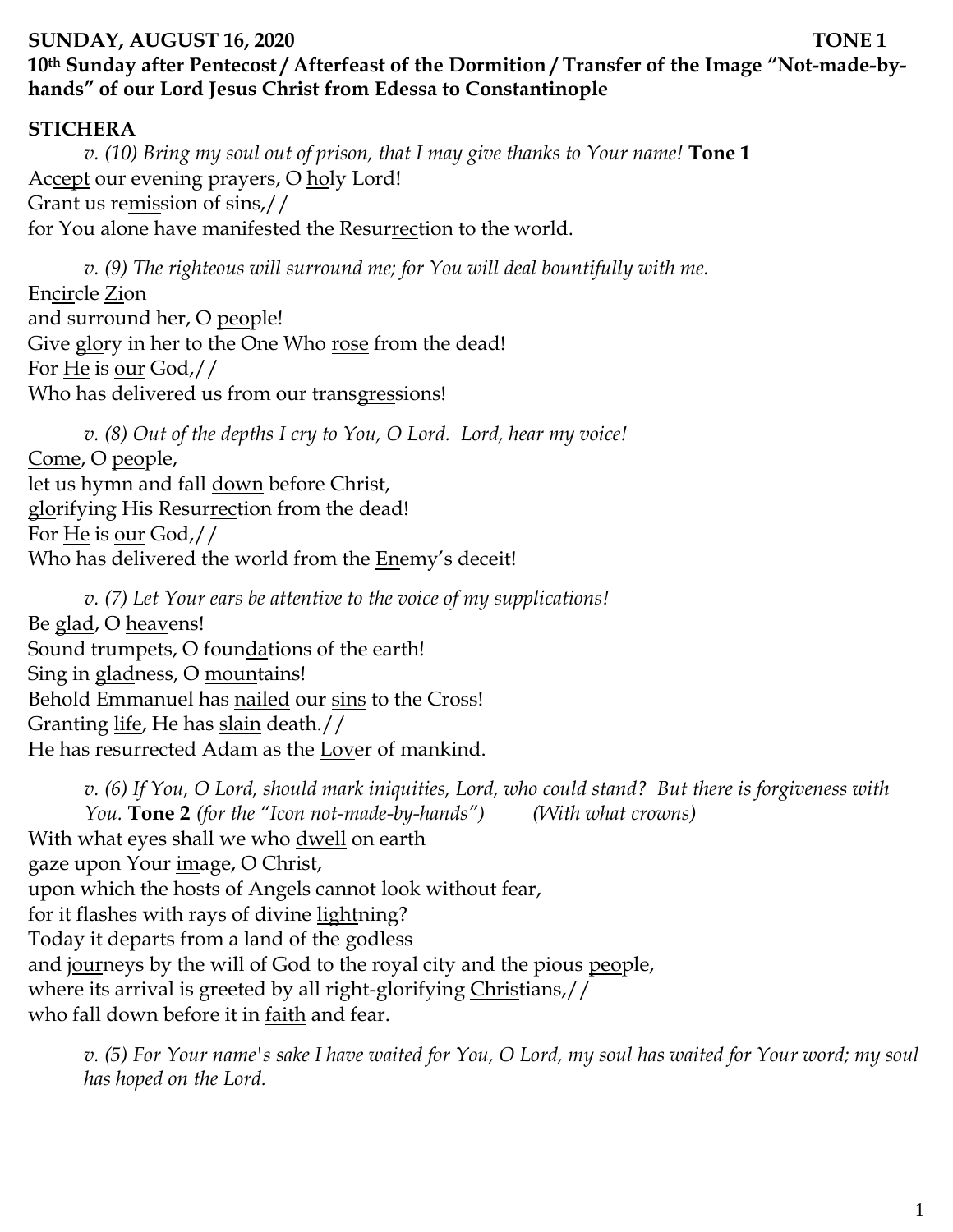With what hands shall we who are <u>earth</u>ly touch Your image, O Word? How shall <u>we</u>, polluted in sin, dare to gaze upon the face of our sinless God? How shall we, paralyzed in corruption, come before **Him** who cannot be approached? The Cherubim veil their faces, not daring to <u>look</u> upon You; the Seraphim who carry You cannot gaze upon Your glory. All creation serves You in fear. O merciful Christ, do not condemn us,// who unworthily and with trembling venerate Your image in faith!

*v. (4) From the morning watch until night, from the morning watch, let Israel hope on the Lord!*  The praiseworthy day of the Master has clearly appeared to us; for He Who is enthroned on high now looks <u>down</u> upon us through His most pure *image*. He Who is above the Cherubim, upon Whom no one may gaze, is made visible through His <u>im</u>age to those with whom He shares His own likeness, formed ineffably by the immaculate finger of the Father according to His likeness.// As we worship it with faith and love we are sanctified.

*v. (3) For with the Lord there is mercy and with Him is plenteous redemption, and He will deliver Israel from all his iniquities.* **Tone 2** *(for the Dormition) (With what crowns)* With what unworthy lips shall we bless the Theotokos? She is more honored than the creation, and more holy than the Cherubim and all the Angels. She is the immovable Throne of the King, the Abode in which the Most <u>High</u> has dwelt. She is the salvation of the world, the Holy Place of God,// Who richly grants unto the faithful great mercy on this her <u>ho</u>ly feast.

*v. (2) Praise the Lord, all nations! Praise Him, all peoples!* What songs **filled** with awe did all the Apostles of the Word offer you, O Virgin, as they stood round your deathbed and cried aloud in wonder: "The Palace of the **King withdraws**; the Ark of Holiness is <u>raised</u> on high. Let the gates be opened <u>wide</u>, that the Gate of God may enter into abundant joy,// she who without ceasing asks great mercy for the world!"

*v. (1) For His mercy is abundant towards us; and the truth of the Lord endures forever.*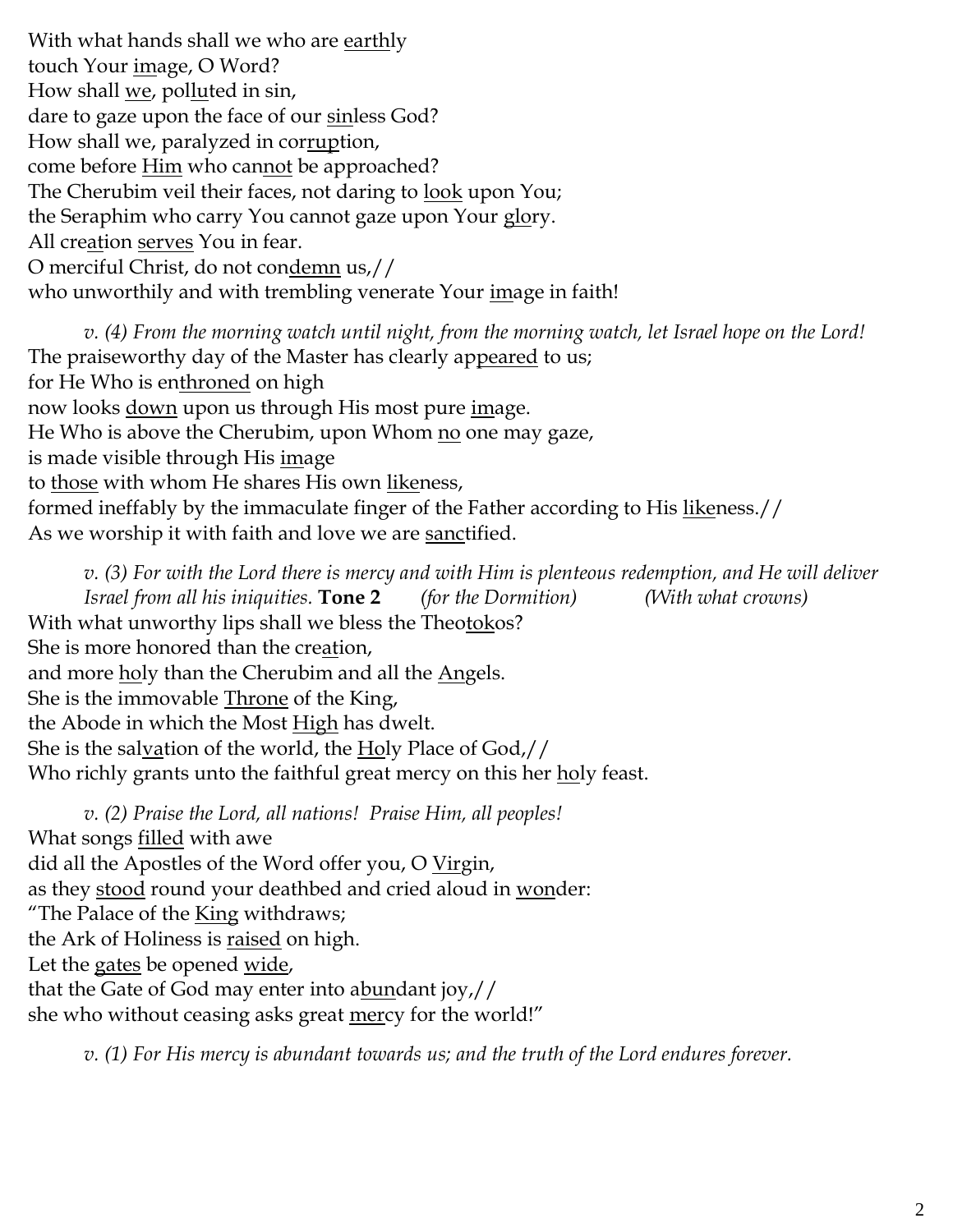What spiritual songs shall we now offer you, O most <u>holy</u> one? For by your deathless Dormition you have sanctified the <u>whole</u> world, and have been trans<u>lat</u>ed to the places a<u>bove</u> the world, there to perceive the beauty of the Almighty, and, as His Mother, to rejoice in it exceedingly. You are attended by ranks of Angels and by the souls of the just, O pure Virgin.// Join them to ask for us peace and great mercy! *Glory to the Father, and to the Son, and to the Holy Spirit;* **Tone 5** *(by Theophanes)* Come, all who love to keep the feasts, come, let us form a choir!

Come, let us crown the Church with songs, as the Ark of God goes to her rest! For today heaven is opened wide,

as it receives the Mother of Him Who cannot be contained.

The earth, as it yields up the source of Life, is robed in blessing and majesty.

The hosts of Angels, present with the fellowship of the Apostles,

gaze in great fear at her who bore the **Author** of life,

now that she is translated from life to life.

Let us <u>all</u> venerate and implore her:

O Lady, forget not your ties of kinship//

with those who keep in faith the feast of your all-holy Dormition!

*now and ever, and unto ages of ages. Amen.* **Tone 1** *(Theotokion – Dogmatikon)* Let us <u>praise</u> the Virgin <u>Mary!</u> The gate of heaven, the glory of the world!

The song of the angels, the beauty of the <u>faith</u>ful!

She was born of man, yet gave birth to God!

She was revealed as the heaven, as the temple of the Godhead!

She destroyed the wall of enmity!

She commenced the peace; she opened the **Kingdom!** 

Since she is our foundation of faith,

our defender is the Lord Whom she bore!

Courage! Courage! O People of God!

For Christ will destroy our enemies//

since He is all powerful.

## **APOSTICHA Tone 1** We have been freed from sufferings

by Your suffering, O Christ. We have been delivered from corruption by Your Resurrection.// O Lord, glory to You!

*v. The Lord is King; He is robed in majesty!*  Let creation rejoice! Let the **heavens** be glad! Let the nations clap their hands with gladness, for Christ our Savior has nailed our sins to the Cross. Slaying death, He has given life.// He has resurrected fallen Adam as the Lover of man.